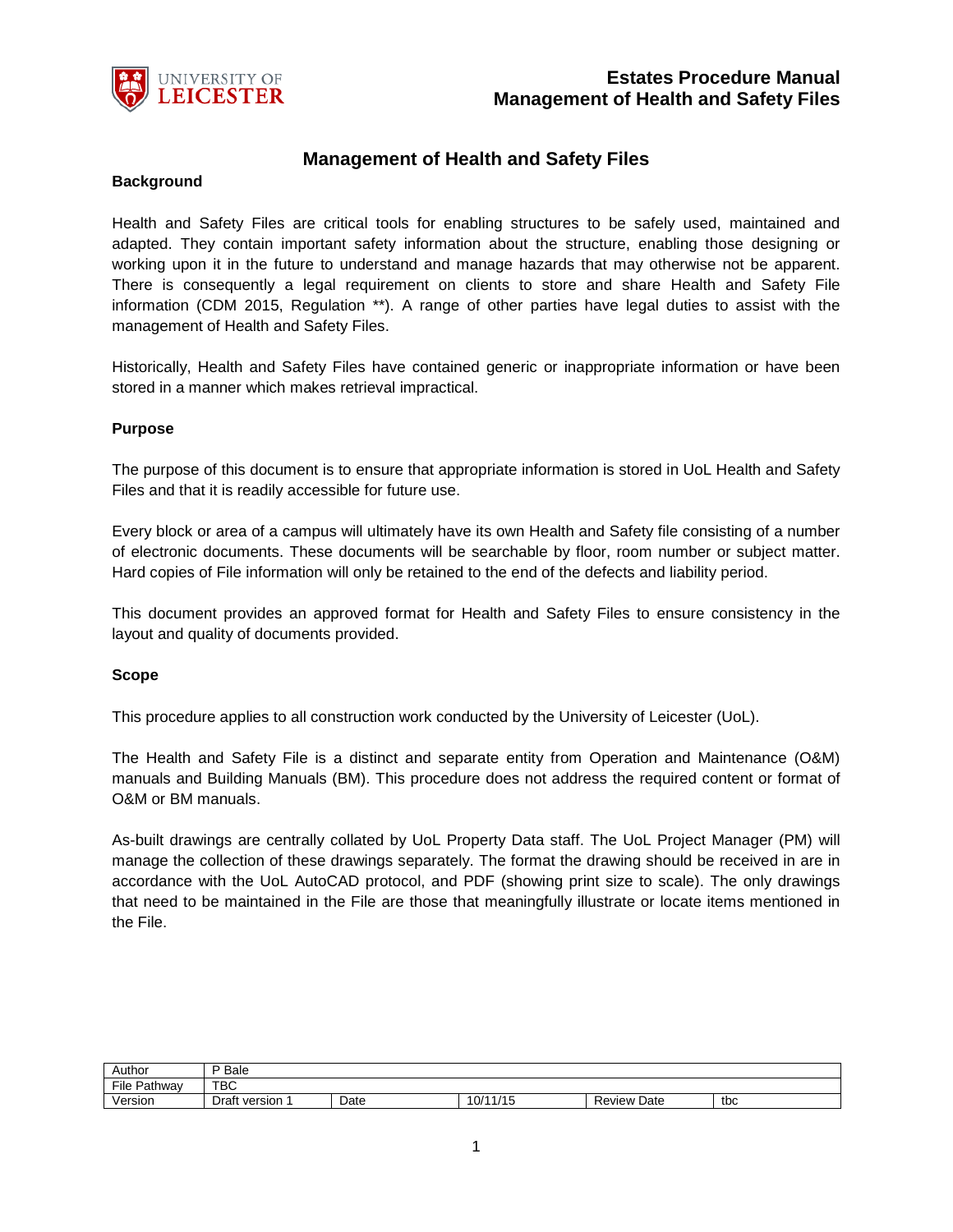

# **Responsibilities**

# UoL Project Manager

| <b>Responsibility</b>                   | Specific, Auditable Standards to Achieve                                |
|-----------------------------------------|-------------------------------------------------------------------------|
| Review existing Health and Safety       | IF not available seek advice from the Estates Safety Manager            |
| File when planning a project            |                                                                         |
| Appoint a PD in writing before          | 1. Date of PD appointment to precede dates of detailed design           |
| detailed design work commences          |                                                                         |
| this<br>procedure<br>Bring<br>to<br>the | 1. Issue this procedure as part of tender documents                     |
| attention of any PD who may be or       | 2. Hold a CDM co-ordination meeting as soon as practicable after        |
| has been appointed                      | appointing a PD and follow the agenda in appendix 4                     |
| Ensure designs are reasonably           | 1. Maintenance Schedules, supplied by the PD, are to be reviewed        |
| safe to maintain                        | and signed off by the Head of maintenance team                          |
|                                         | 2. Large/complex projects should have a separate maintenance            |
|                                         | workshop involving PD, designers, maintenance team and UoL              |
|                                         | <b>Contract Administrator</b>                                           |
| Contribute appropriate information      | 1. At the beginning of the project, complete the "project description"  |
| to the Health and Safety File           | (see appendix) for all notifiable projects in conjunction with the lead |
|                                         | designer and PD                                                         |
|                                         | 2. When acting as a designer on a notifiable project, provide           |
|                                         | relevant information to the PD for inclusion in the File, possibly      |
|                                         | including a UoL Maintenance Schedule (see appendix 3)                   |
| Ensure material for health and          | 1. Maintain a copy of the completed 'health and safety file contents'   |
| safety file is being collated by the    | template in section ** of the project folder                            |
| PD/PC                                   | 2. Follow the standard agenda ** for meetings which includes items      |
|                                         | on the development of the Health and Safety File                        |
|                                         | 3. Store minutes of meetings on project files **                        |
| Check<br>the<br>of<br>the<br>adequacy   | 1. Arrange a health and safety file review meeting with the PD,         |
| submitted health and safety file        | Estates Safety Manager and a member of the maintenance team at          |
|                                         | least 28 days before practical completion in order to review the        |
|                                         | current version of the File.                                            |
|                                         | 2. At this meeting, check the information provided against the          |
|                                         | completed 'health and safety file contents' template in section ** of   |
|                                         | the project folder.                                                     |
|                                         | 3. Instruct PD to make relevant changes to bring File into line with    |
|                                         | requirements                                                            |
|                                         | 4. Review the final version of the File one week before practical       |
|                                         | completion                                                              |
|                                         | 5. Sign the handover certificate for the File when satisfied with it.   |
|                                         | 6. Store the signed certificate in section *** of the project file      |
| Submit the File for processing          | Once the certificate is signed, pass the Health and Safety File to      |
|                                         | the Property Data Officer for processing                                |
| Take responsibility for collecting      | See further guidance in this document                                   |
| relevant<br>information<br>for<br>non-  |                                                                         |
| notifiable projects                     |                                                                         |

Seek support from the Estates Safety Manager where required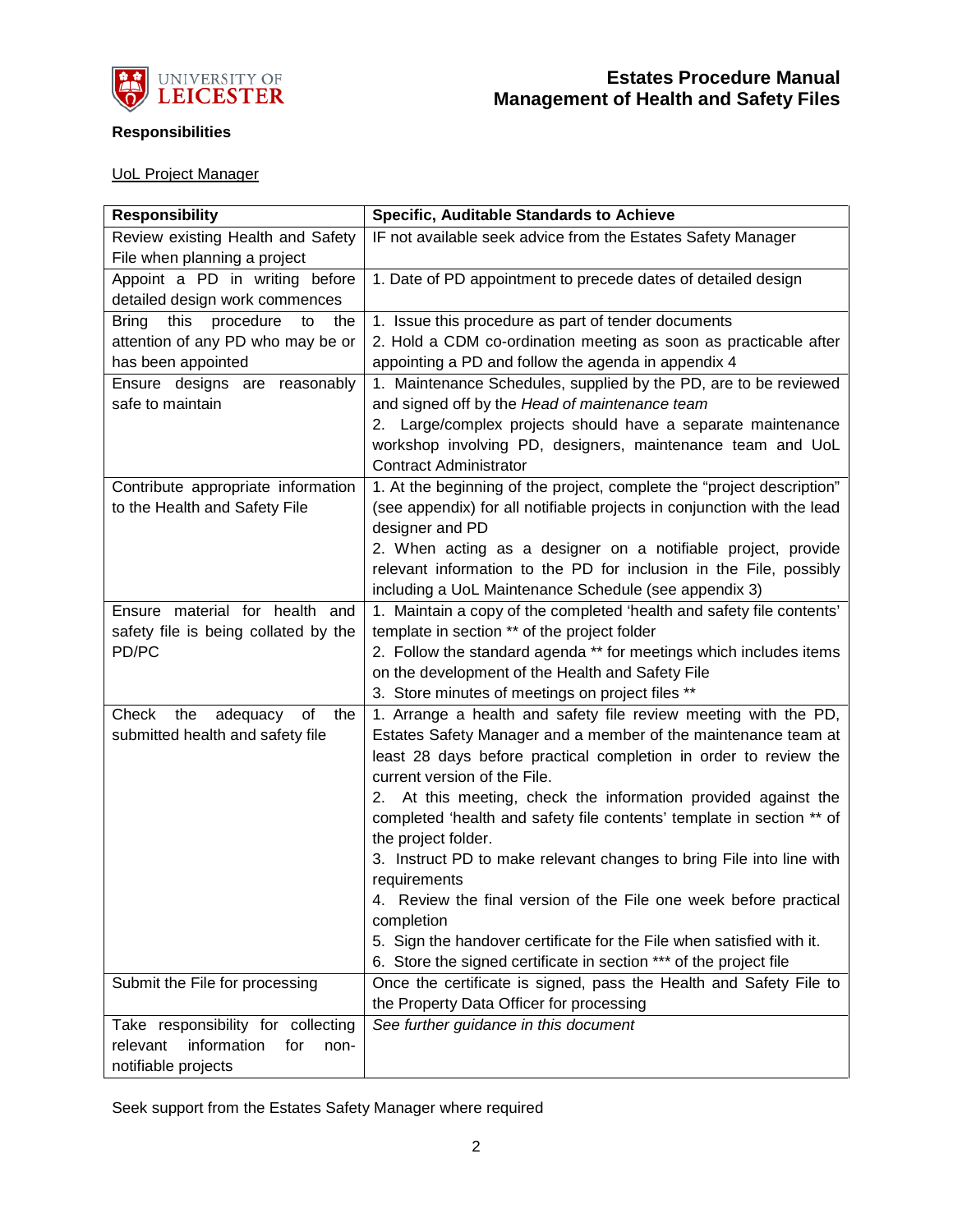

# Principal Designer (notifiable projects only)

Details of the PD responsibilities are included in the separate Schedule of Services for PD (to be agreed)

# UoL Property Data Staff

- Maintain as-built drawings supplied at the end of a project
- Maintain the storage on MiCAD of the H&S file and reiterations thereof.

#### Designers and Principal Contractors

• Ensure arrangements are in place for collecting and supplying relevant Health and Safety File information to the PD

# Estates Department Systems Officer?

- Ensure that electronic Health and Safety File folders are set up on the shared drive for all UoL sites in accordance with this procedure
- Ensure that electronic File information is transferred to the correct Folder
- Notify the UoL Project Manager if electronic or hard copy Files are not correctly labelled
- Ensure that CDs and hard copy Files are securely stored in an orderly manner.
- Maintain hard copies of Health and Safety Files in a secure and orderly manner until the end of the defects and liability period. At the end of this period, hard copies are to be disposed of in a secure and sustainable manner
- The systems officer is not required to check the technical content of Health and Safety Files

# Compliance Manager

• Work with the Estates Safety Manager to ensure that contract preliminaries incorporate text supporting the production of Health and Safety Files

# HoD's

• Use case reviews, supervision etc. to ensure UoL Project Managers follow this procedure

#### Estates Safety Manager

- Ensure all Principal Designer appointed are made aware of this procedure
- Provide advice to others in support of this procedure
- Seek to populate the new folder structure with existing information
- Attend review meetings to confirm the adequacy of the File
- Keep this procedure under review
- Audit samples of project files to ensure compliance with this procedure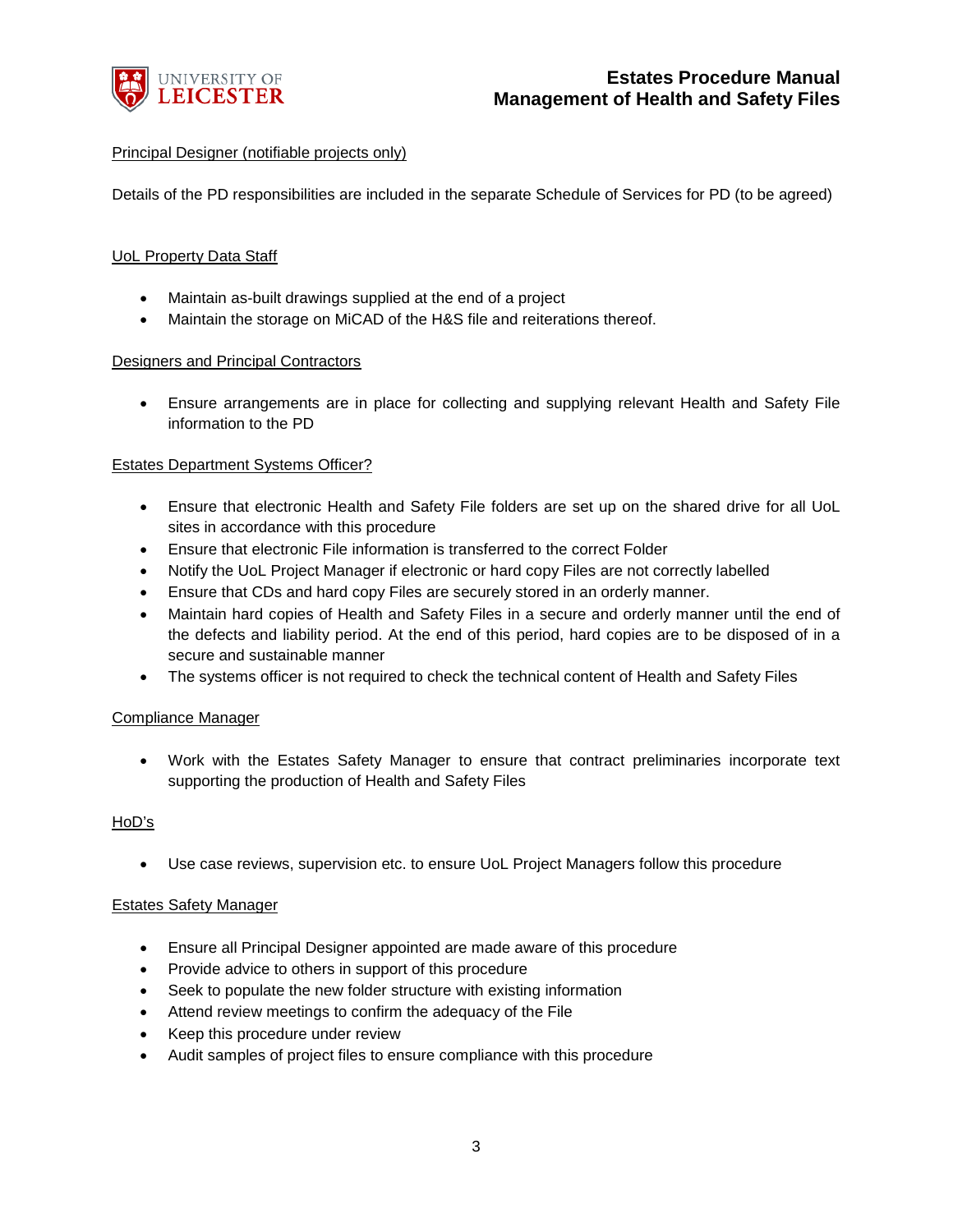

# **Specific Arrangements Relevant to CDM**

#### **Co-ordinating the Health and Safety File**

The UoL Project Manager is to agree the requirements of the Health and Safety File with the PD at a coordination meeting (see agenda in Appendix 4). Prior to that meeting, the Project Manager is to provide the PD with an electronic copy of this document.

Appendix 2 should be adapted by the PD and issued to relevant Designers, the Contract Administrator and the Principal Contractor to ensure they understand who is responsible for providing information.

#### **Format of File Information**

UoL requires one Hard copy and one CD containing this same information electronically.

#### Layout of the Hard Copy of the File

- Documents are to be contained in A4, plastic covered, loose leaf, four-ring binders with hard covers.
- The binder should have a cover sheet as contained in Appendix 1.
- Spines must be labelled "Health and Safety File for *[Campus] [Block]*".
- Files are to be indexed and divided into separate, relevant topics in accordance with Appendix 2.
- Drawings needed to illustrate or locate items mentioned in the File should be included and if larger than A4 they should be folded in the binders so they may be unfolded without being detached.

#### Labelling of CD cases

The CD case provided by the CDM-c should be labelled in the same manner as the hard copy File.

#### Electronic File Naming Protocol

Individual electronic files are to be named according to the following protocol:

#### *To Be agreed with STJ*

#### Topic

Each electronic file must be given an appropriate 'topic' in the file name. These topics, and their required contents, are listed in Appendix 2. In brief they are:

Project Description ● Residual Significant Risks ● Maintenance Schedule ● Key Structural Principles ● Safe Working Loads ● Hazardous Materials ● Removal of Installed Equipment ● Utilities and Services ● Fire Strategy Information ● Environmental Information

A proforma for 'project description' and 'maintenance schedule' is included in Appendix 3 and these must be used by the PD/PC on all projects.

Note that **relevant** drawings should be included under the topic to which they apply and should not be collated into a separate section where their relevance may be lost.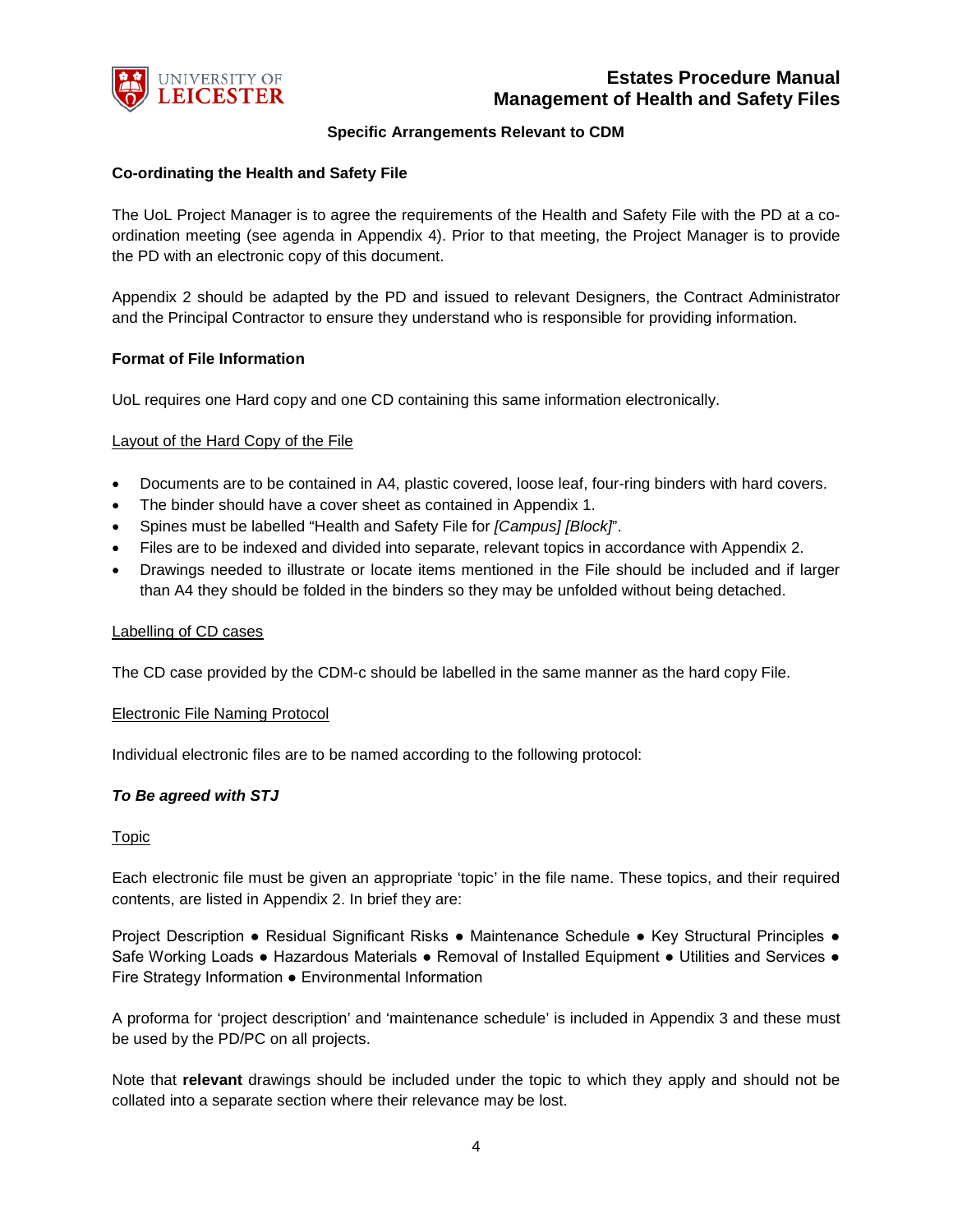

Project Location

# **No table of contents entries found.**

| If the information relates to   Location is the |                                                                                                      |
|-------------------------------------------------|------------------------------------------------------------------------------------------------------|
| A single room                                   | UoL room number e.g. FJB 0016                                                                        |
| A number of rooms                               | UoL room numbers in rising numerical order e.g. (as Asset register)                                  |
|                                                 | The majority of one or more   Floor number e.g. (as Asset register) If the project affects more than |
| floors                                          | one floor, all the floor numbers should be given e.g. (as asset register)                            |
| An entire block or area                         | Block or area code e.g. (asset register)                                                             |
| An entire site                                  | This will be relatively unusual and unique (e.g. a campus-wide utility                               |
|                                                 | mapping exercise). The naming and storage location of the file should                                |
|                                                 | be discussed with the Estates Safety Manager.                                                        |

'Roof' can be added as a descriptor if working on the roof above one or more rooms (or an entire block).

# **Examples**

D\_Removal of Installed Equipment \_air con unit\_room\*\*\* Roof\_\*\*\*\* (asset register numbers) Estates Office\_Safe Working Loads\_Mezzanine Floor\_\*\*\*\* E Maintenance Schedule windows \*\*\*\*\*\*\*\*\*

# **Updating Health and Safety Files**

When a PD completes a project description sheet at the end of a project (see Appendix 3), they must indicate what information from earlier Health and Safety Files has been superseded or altered as follows:

| <b>Scenario</b>                                      | <b>Action by PD</b>                                      |  |  |
|------------------------------------------------------|----------------------------------------------------------|--|--|
| An existing electronic file is rendered completely   | Identify in project description which elements of the    |  |  |
| obsolete e.g. structural information for<br>a        | File have been rendered obsolete*                        |  |  |
| mezzanine floor following its demolition             |                                                          |  |  |
| An existing electronic file needs significant        | PD to ensure a new document is prepared and              |  |  |
| alteration e.g. following internal refurbishment the | included in the File. The project description should     |  |  |
| method statement for removal of installed plant      | state which existing document it replaces*               |  |  |
| from a basement have changed                         |                                                          |  |  |
| Existing information needs minor amendment           | PD to amend the electronic document (wherever            |  |  |
| e.g. 'Maintenance Schedule' for roof plant has       | possible) and save it with the current date. The project |  |  |
| changed slightly during a project which installed    | description should state which existing document it      |  |  |
| handrails and removed a safety line system           | replaces*                                                |  |  |

\* The Estates Safety Manager will arrange for obsolete files to be deleted.

# **Review and Hand Over of File**

The PD should supply the Health and Safety File for approval not less than 28 days before practical completion at a review meeting which will be organised by the Project Manager. The amended File should then be handed over one week prior to practical completion. Health and Safety Files should be signed for by the Project Manager (using, for example, the APS standard certificate).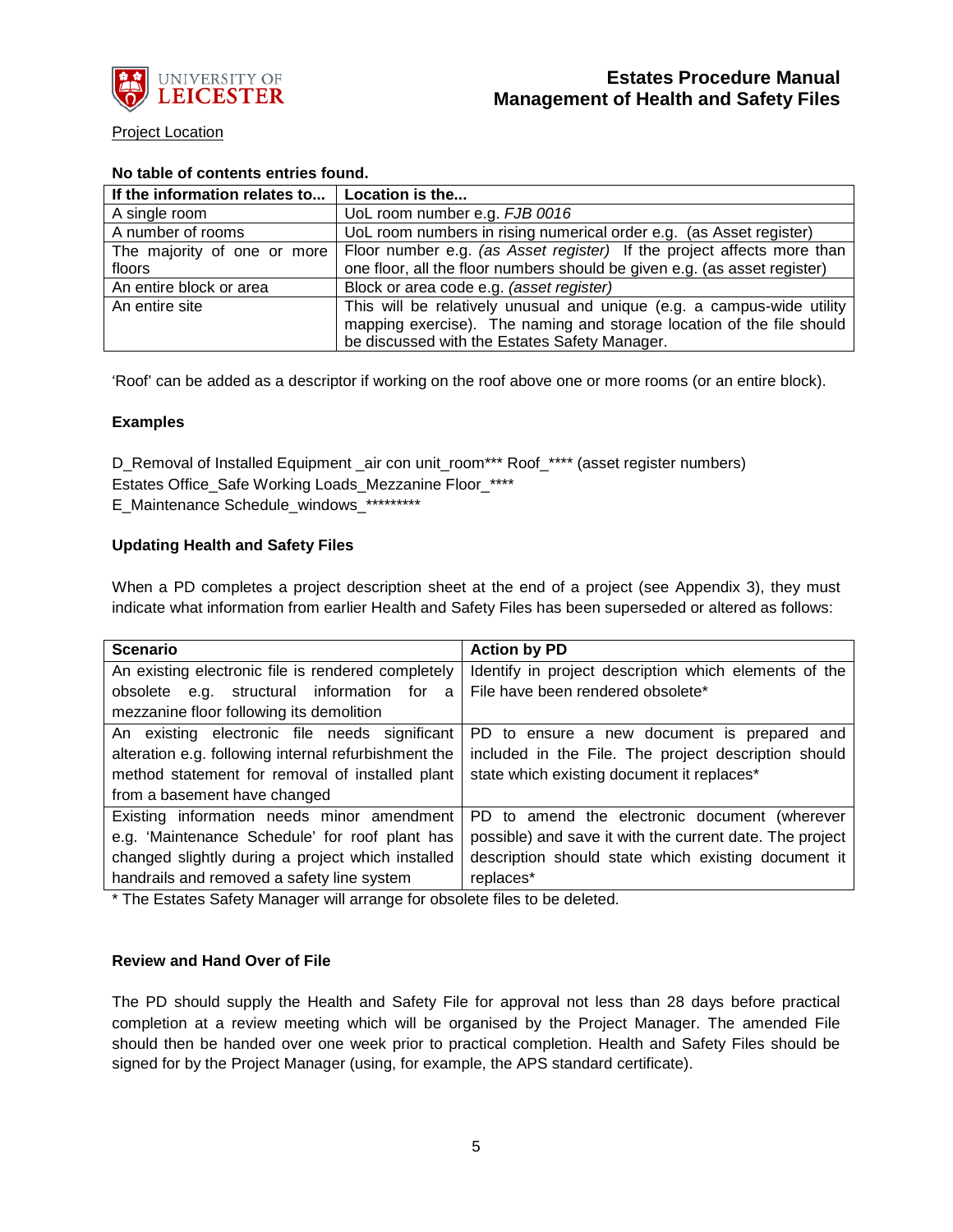

# **Specific Arrangements Relevant to the Estates Department** *\*\*\*\*\*\*\** **Officer**

#### **Electronic Folder structure**

Electronic folders are to be set up on the shared drive by the Systems Officer. A folder is to be set up for every block or area in every campus or site. The following folder structure is to be employed:

X:\*\*\*\*\*\*\*\*\*\*\*/\*\*\*\* to be agreed with STJ and ITS

## **Transfer of data**

On receiving the CD containing the Health and Safety File information (from the PM), the Systems Officer should save the contents to the correct Folder within 5 working days. If during this process they notice that any files do not correspond to the file naming protocol, they are to notify the Project Manager.

#### **Storage of CDs and Hard Copy Files provided by PD/PC**

On receiving the Health and Safety File on CD and as a hard copy (from the Project Manager), the Facilities Department \*\*\*\*\* Officer shall ensure:

- CDs and hard copies have been correctly labelled
- CDs and hard copies are stored securely to prevent access by anyone other than Facilities Department managers
- CDs must be stored in a separate room to the hard copy Files
- Maintain a database of all CDs and hard copies, recording the information on the front sheet
- The databases are to be maintained under *X:/\*\*\*/\*\*\*\* to be agreed*
- CDs and hard copies are stored by campus and block or area (e.g. TBA archive review)
- Hard copies are disposed of at the end of the defects and liabilities period and the date of disposal must be noted on the index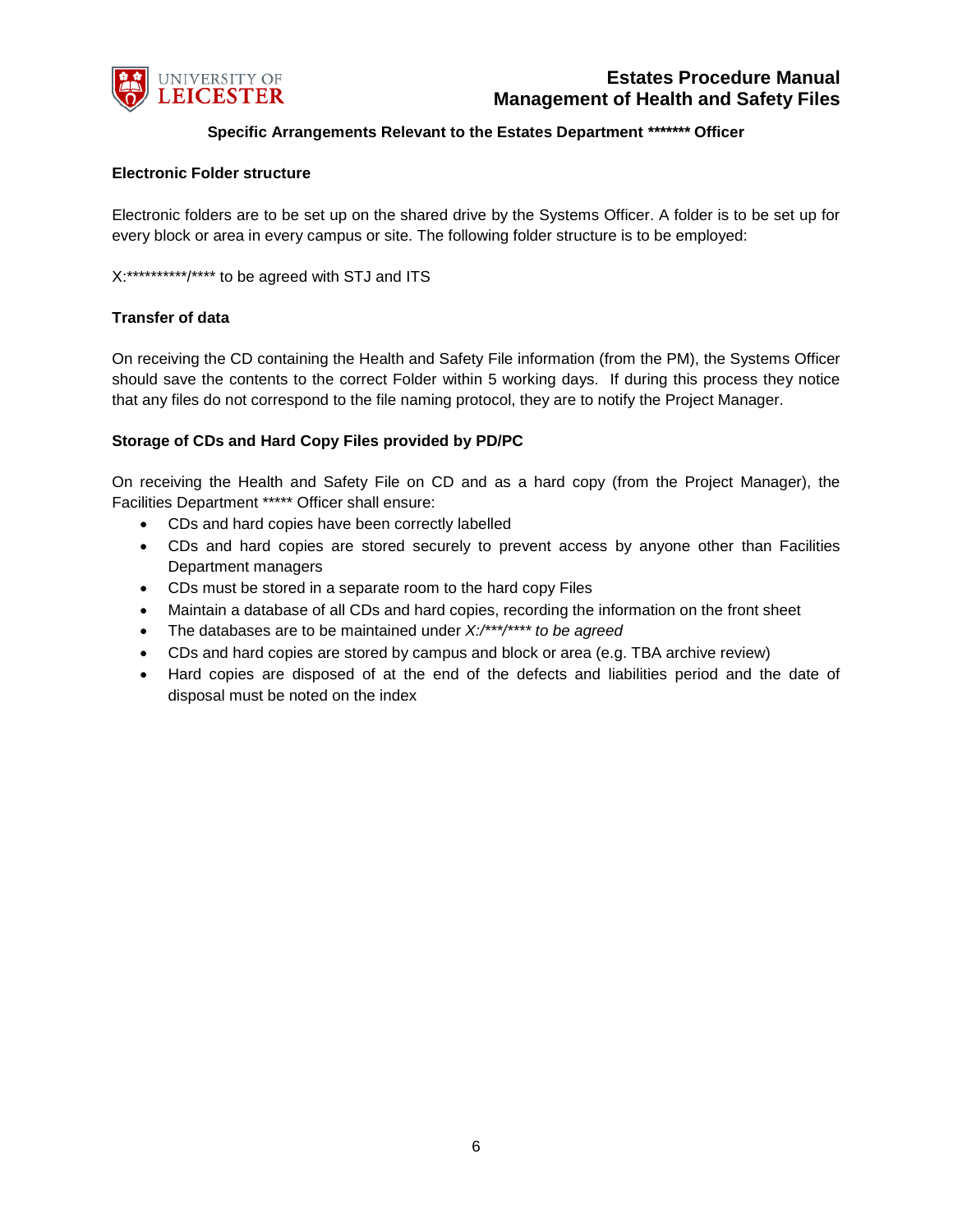

## **Notes Relevant to Contract Administrators**

These notes expand upon details in the 'responsibilities' section of this procedure.

#### **Searching the Health and Safety File**

Project Manager/PPM Managers, Maintenance Managers and staff should open the relevant folder for the campus and block in question (S:/EST/ Health and Safety Files/*Campus or Site*/*Block or Area*) and searching for File information relating to the subject matter of relevance (e.g. environmental information) and the floor or room in question (by searching for all files with the name '3F' for example).

#### **CDM Co-ordination Meeting**

This could form part of a design team meeting, although larger and more complex projects are likely to require a dedicated meeting. Relevant electronic documents can be sent to PD or other dutyholders via email or on a CD.

#### **Non-Notifiable Projects**

If a Project Manager identifies information that should be included in a Health and Safety file where the project is not notifiable, the Project Manager must:

- Complete the 'project description' (see appendix 3)
- Collate the electronic files and name them according to this procedure
- Present this to the Estates Safety Manager for review and comment
- On approval of this material, submit it to the \*\*\*\*\*\* Officer for processing

On non-notifiable projects, there is no requirement to create a back up CD or store hard copies.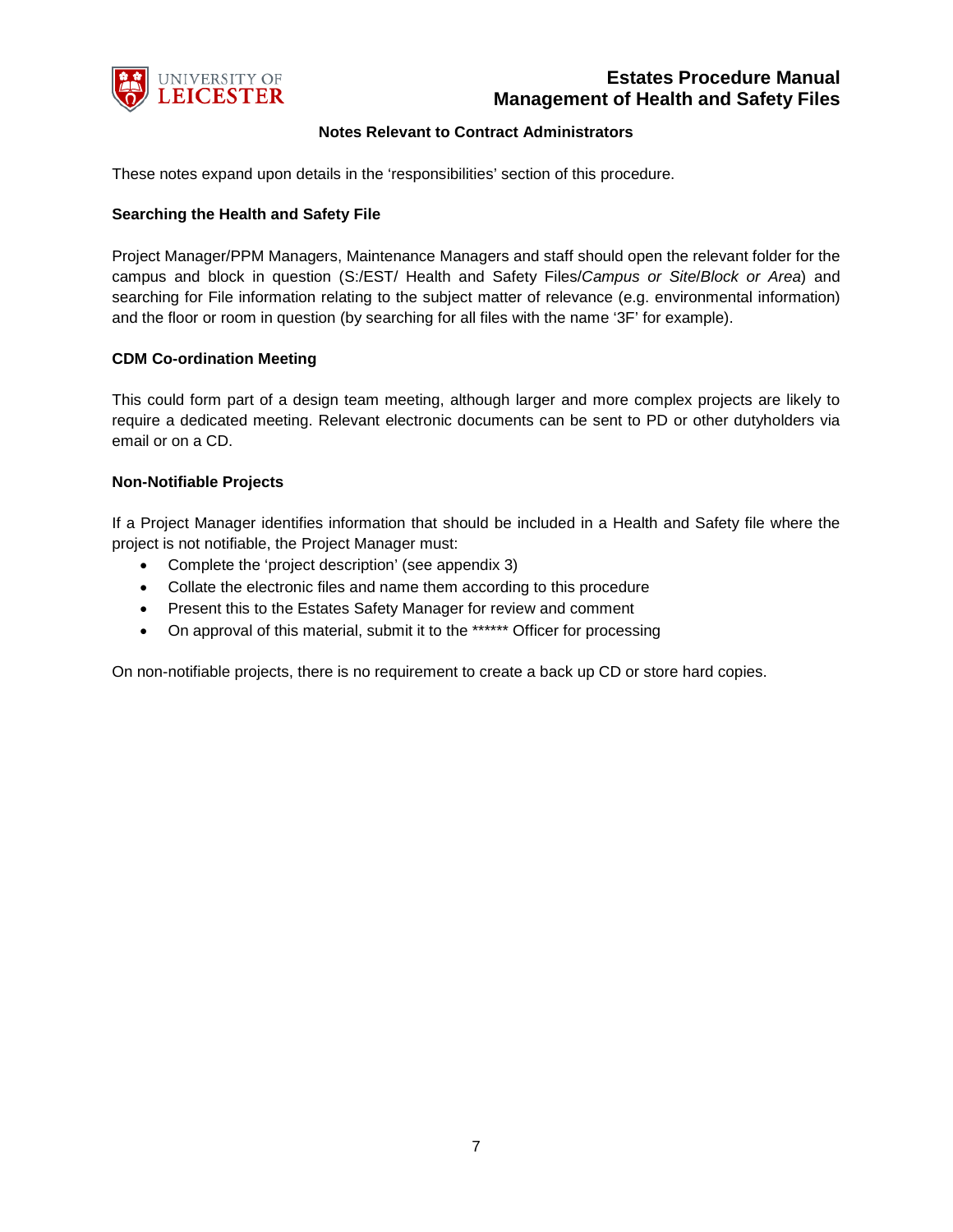

# **Specific Arrangements Relevant to the Construction Safety Manager**

#### **Review of Health and Safety Files**

The quality and format of all Health and Safety Files provided by PD/PC will be checked by the Estates Safety Manager, during the handover meeting. This procedure and the HSE 'Guidance on Regulations L153' will be used to assess the adequacy of the files.

Where shortfalls are identified, they shall be addressed initially with the PD at this review meeting.

The PD will then need to submit a final version of the file at least one week before practical completion.

When the Project Description identifies the need to make changes to the existing File, it shall be the duties of the Estates Safety Manager to ensure those changes are made.

The Estates Safety Manager is responsible for the deletion or alteration of existing Files.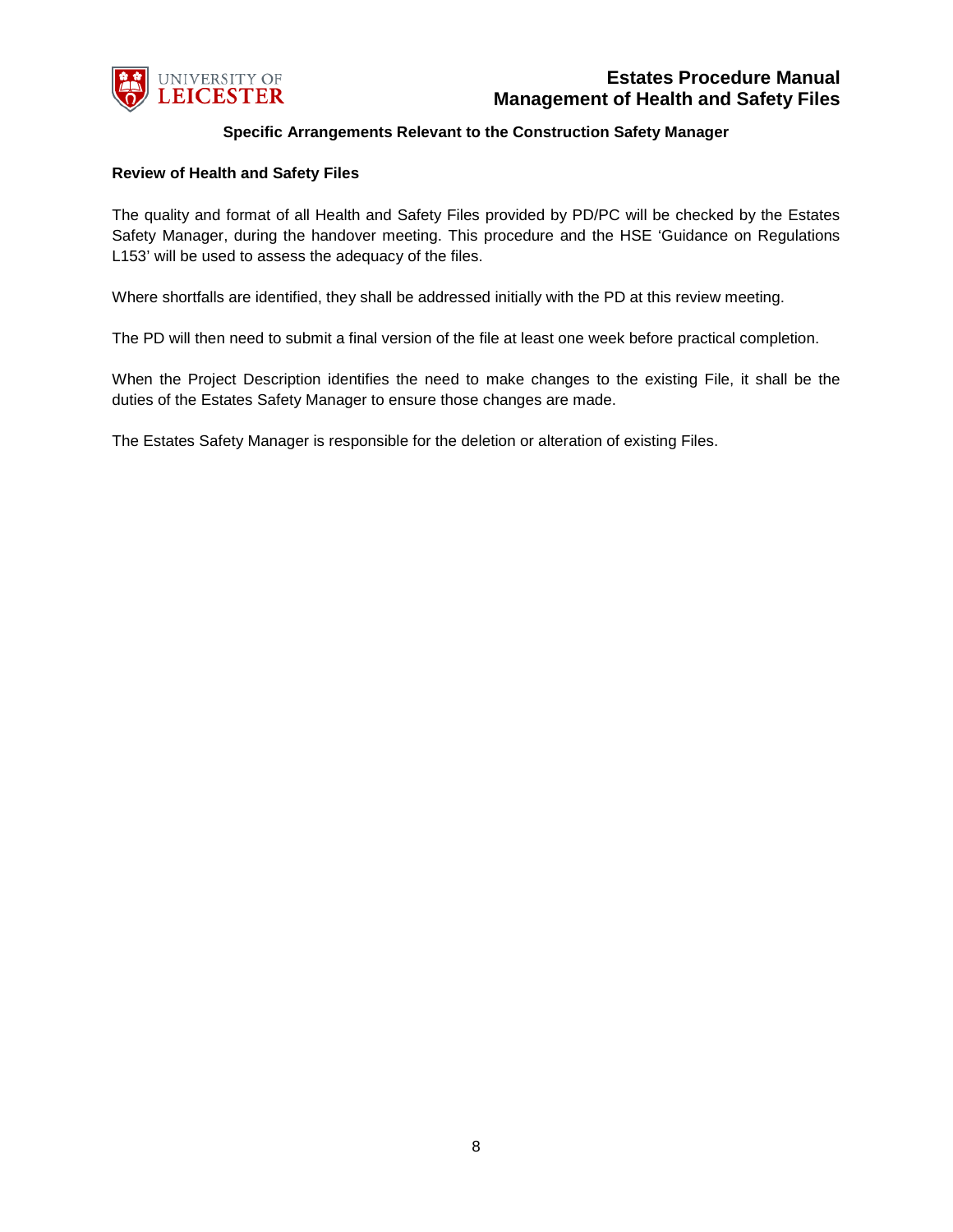

**Appendix 1**

**Health and Safety File Cover**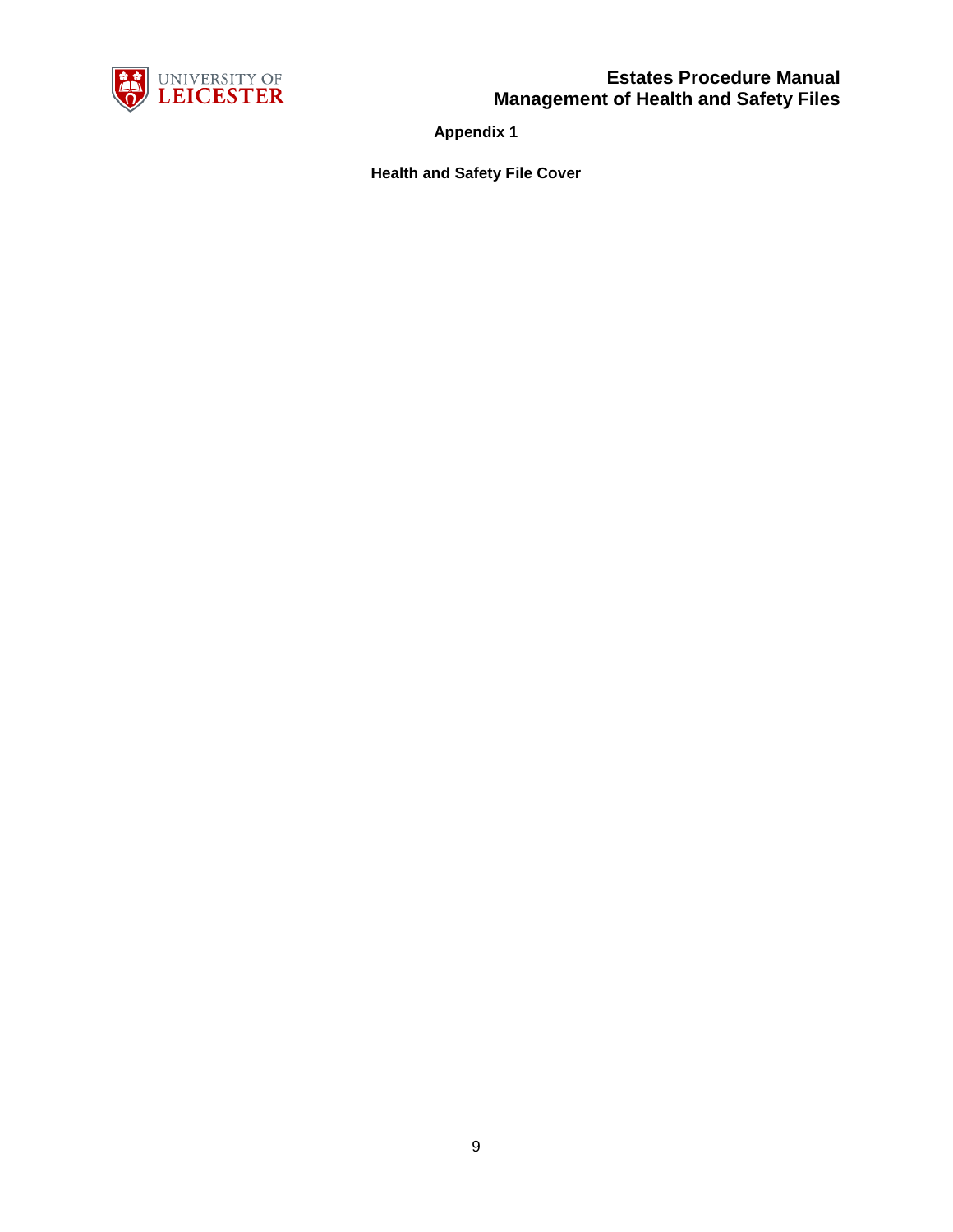

# **Addition to the Health and Safety File**

| <b>Campus:</b>                                       |  |
|------------------------------------------------------|--|
| <b>Block:</b>                                        |  |
| <b>Project Location(s):</b>                          |  |
| <b>UoL Project Number:</b>                           |  |
| <b>Name of UoL Contract</b><br><b>Administrator:</b> |  |
| File was created on:                                 |  |
| The defects and liability<br>period ends:            |  |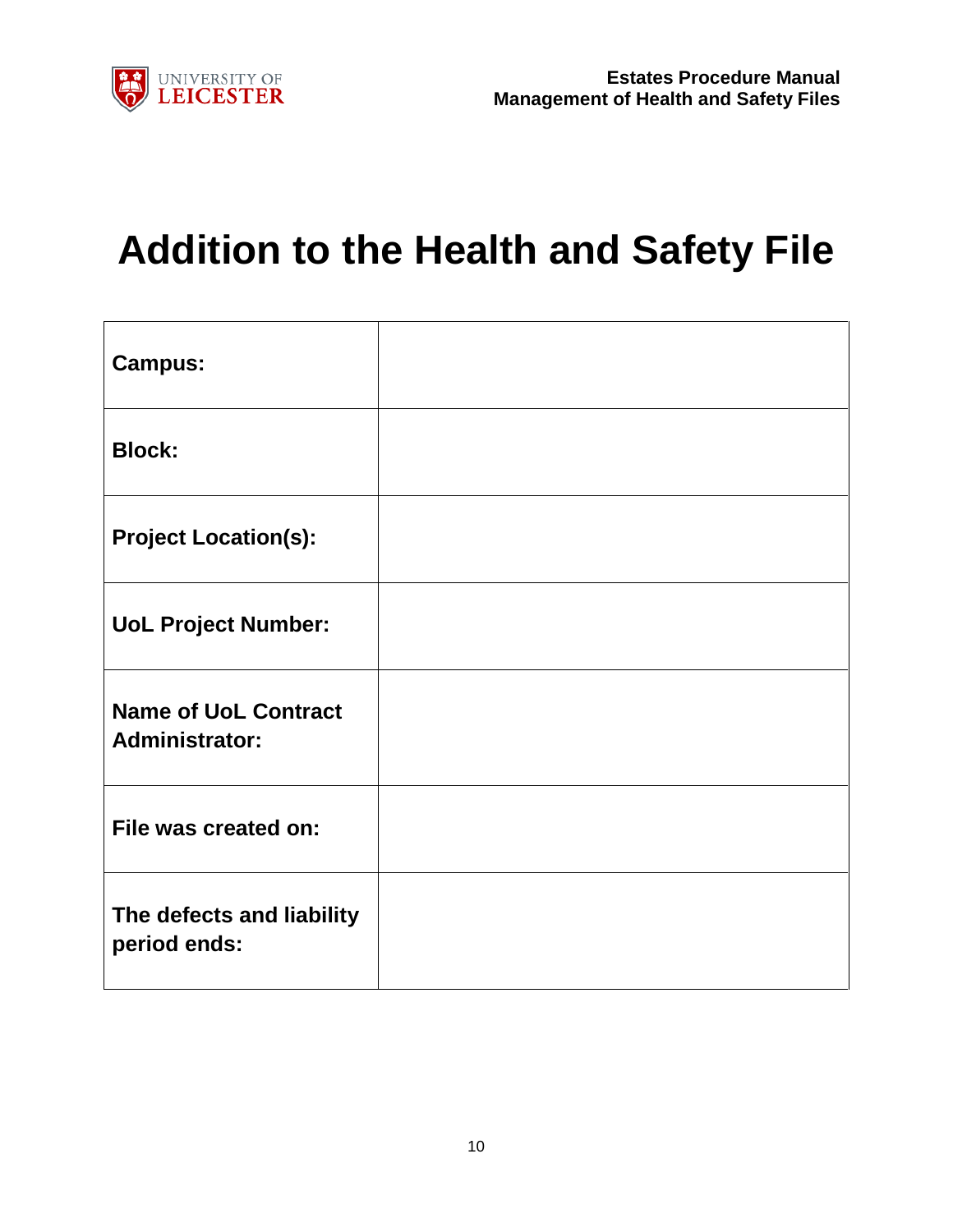

**Appendix 2**

# **Health and Safety File Contents**

These appendices are indebted to the 'Guide to the Management of CDM co-ordination' by the Association for Project Safety and the ACoP to CDM 2007.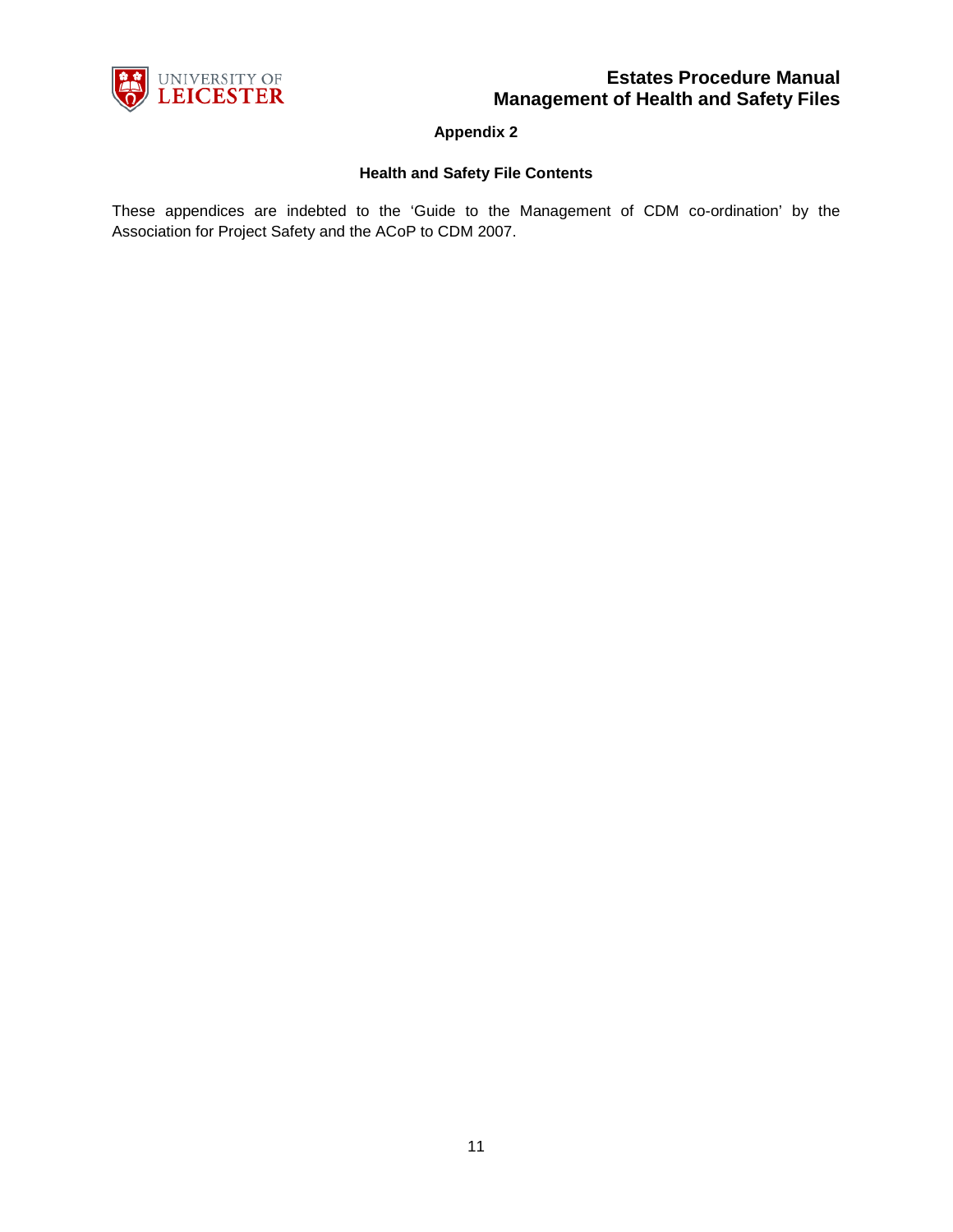# **UoL Health and Safety File Contents**

| <b>Topic</b>     | To be provided by | To be provided to | <b>Comments and Notes*</b>                                                                                                                 |
|------------------|-------------------|-------------------|--------------------------------------------------------------------------------------------------------------------------------------------|
| 1 Project        |                   |                   | At the end of the project, the Principal Designer should complete the                                                                      |
| Description      |                   |                   | "project description" (see Appendix 3) with assistance from the UoL                                                                        |
|                  |                   |                   | Contract Administrator and CDM-c.                                                                                                          |
| 2 Residual       | $CDM-c$           |                   | If the following sections indicate a significant risk, UoL expects the                                                                     |
| Significant      |                   |                   | PD to summarise what those risks are and how they will be                                                                                  |
| <b>Risks</b>     |                   |                   | managed.                                                                                                                                   |
| 3 Maintenance    | Designers         | CDM-c             | Complete a 'maintenance schedule' for each distinct element of the                                                                         |
| Schedule         |                   |                   | structure and provide any supporting documentation e.g. details of                                                                         |
|                  |                   |                   | ladder fixing points; details of specialist equipment used; means of                                                                       |
|                  |                   |                   | access to and from service voids; location provided for temporary                                                                          |
|                  |                   |                   | access platforms etc. Include safe working methods if unusual or                                                                           |
|                  |                   |                   | difficult methods are envisaged.                                                                                                           |
| 4 Key Structural |                   |                   | e.g. sequences or order of removal, load transfer details, temporary                                                                       |
| Principles       |                   |                   | works envisaged to alter or demolish; sources of substantial stored                                                                        |
|                  |                   |                   | energy; critical components and how they work (e.g. fixing of pre-                                                                         |
|                  |                   |                   | cast walling). Requirements and provisions for general maintenance/<br>cleaning of structural components (e.g. repainting steel) should be |
|                  |                   |                   | detailed in section 3.                                                                                                                     |
| 5 Safe Working   |                   |                   | e.g. for slabs, beams, arches, covers, floors and roofs particularly                                                                       |
| Loads            |                   |                   | where these may preclude placing scaffolding or heavy machinery                                                                            |
|                  |                   |                   | there. Detail how the characteristic loads (occupancy and                                                                                  |
|                  |                   |                   | environmental (e.g. wind)) were derived. List the British and                                                                              |
|                  |                   |                   | European standards used.                                                                                                                   |
| 6 Hazardous      |                   |                   | e.g. include MSDS for materials that are harmful to persons using,                                                                         |
| <b>Materials</b> |                   |                   | altering or demolishing the structure in future.                                                                                           |
|                  |                   |                   | NB UoL maintains a separate asbestos register but include as                                                                               |
|                  |                   |                   | significant residual risks any information about asbestos that                                                                             |
|                  |                   |                   | remains in situ and explain why it could not be removed.                                                                                   |
| 7 Removal of     |                   |                   | This covers removal or dismantling of installed plant and equipment                                                                        |
| Installed        |                   |                   | e.g. lifting arrangements; designed in lifting points; solutions for large                                                                 |
| Equipment        |                   |                   | or heavy or unusual items of plant, especially at height or below                                                                          |
|                  |                   |                   | ground level. As-built drawings of the plant could be relevant                                                                             |
| 8 Utilities and  |                   |                   | This covers the nature, location and markings of significant utilities                                                                     |
| Services         |                   |                   | and services e.g. the specification given for the installation of                                                                          |
|                  |                   |                   | underground services and a marked plan.                                                                                                    |
| 9 Fire Strategy  |                   |                   | Appendix G of Approved Document B applies. Information for simple                                                                          |
| Information      |                   |                   | buildings should include assumptions regarding management of the                                                                           |
|                  |                   |                   | building; an annotated plan showing active and passive fire                                                                                |
|                  |                   |                   | protection measures, high risk areas, escape distances etc.                                                                                |
|                  |                   |                   | Complex buildings require more detailed information.                                                                                       |
| 10 Environmental |                   |                   | Soil or ground or environmental investigation results or reports                                                                           |
| Information      |                   |                   |                                                                                                                                            |

\*These generic comments should be altered by the PD to reflect the specific items of information that designers and the principal contractor should be providing. Clearly mark any items that are 'not relevant'.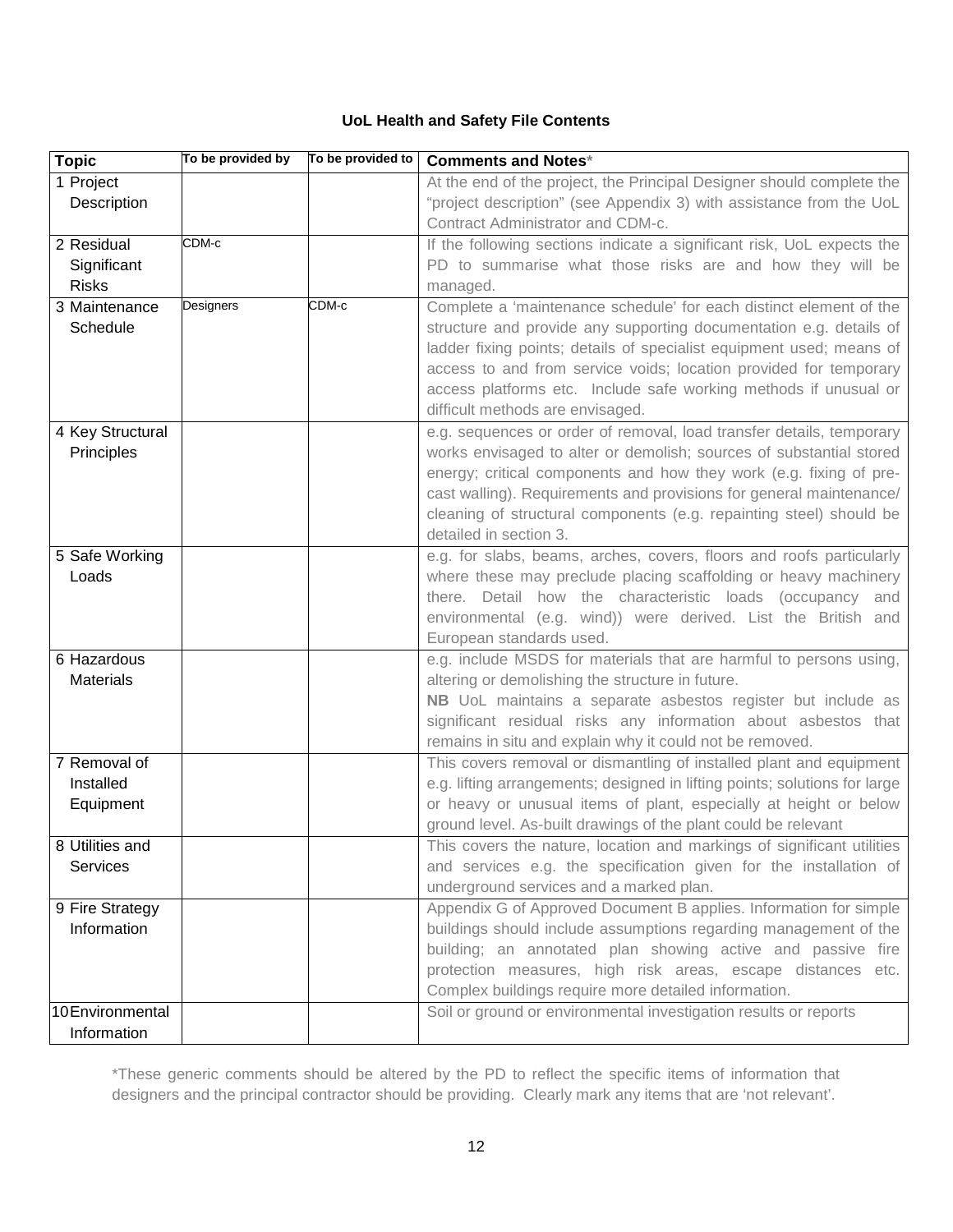# **Appendix 3**

# **Mandatory Forms for use on all UoL Notifiable Projects**

These forms must also be used for non-notifiable projects that generate information of significance for the Health and Safety File.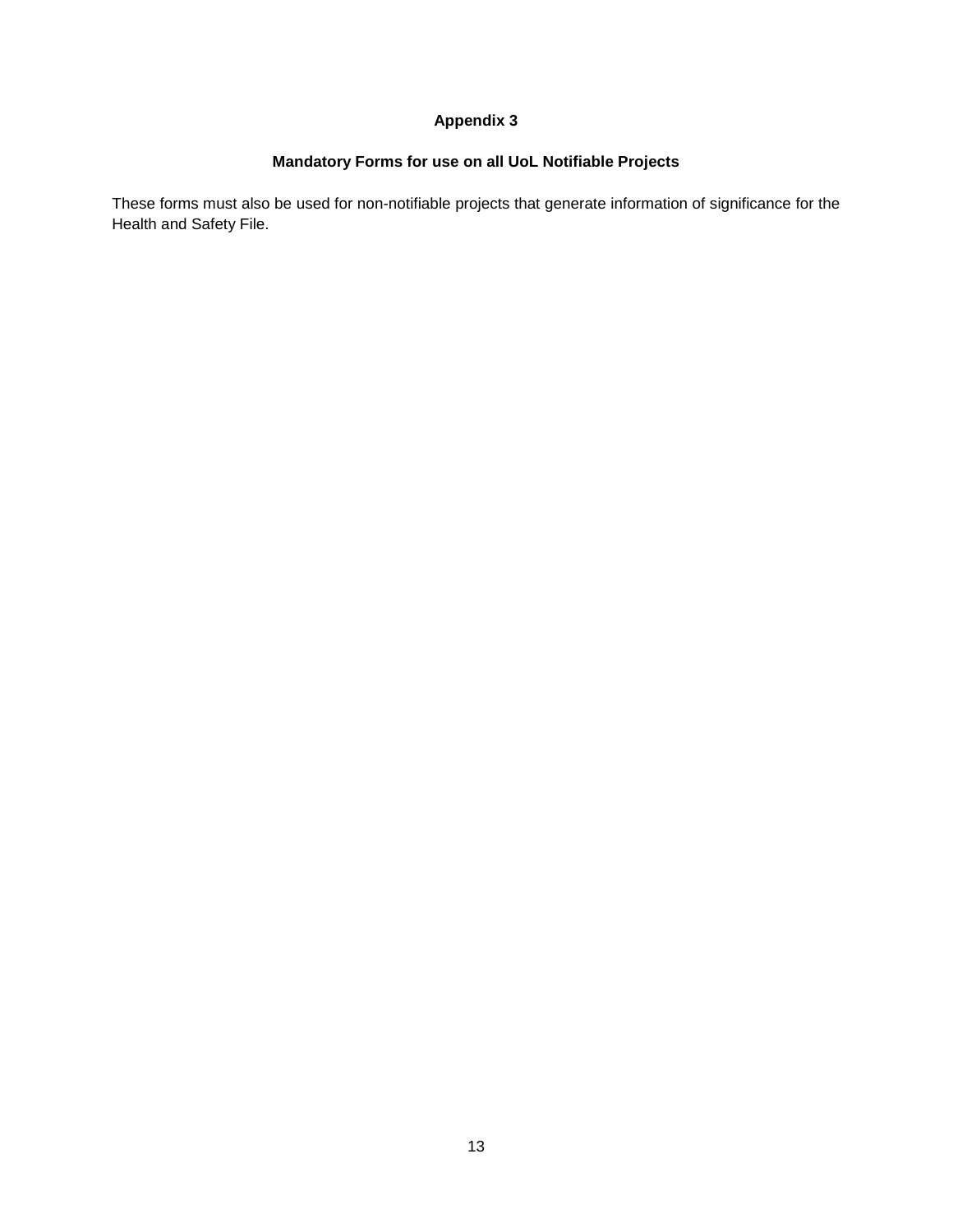# **Project Description**

| Location of the project |                                                                                                         | <b>UoL Project Number</b> |          |
|-------------------------|---------------------------------------------------------------------------------------------------------|---------------------------|----------|
| Sheet prepared by       |                                                                                                         | Date prepared             |          |
|                         | What was built, maintained, altered or demolished during this project?                                  |                           |          |
|                         |                                                                                                         |                           |          |
|                         |                                                                                                         |                           |          |
|                         |                                                                                                         |                           |          |
|                         |                                                                                                         |                           |          |
|                         |                                                                                                         |                           |          |
|                         |                                                                                                         |                           |          |
|                         |                                                                                                         |                           |          |
|                         |                                                                                                         |                           |          |
|                         |                                                                                                         |                           |          |
|                         |                                                                                                         |                           |          |
|                         |                                                                                                         |                           |          |
|                         |                                                                                                         |                           |          |
|                         | What significant problems were encountered and how were they overcome (please provide details of any    |                           |          |
|                         | special techniques used such as ground de-watering)?                                                    |                           |          |
|                         |                                                                                                         |                           |          |
|                         |                                                                                                         |                           |          |
|                         |                                                                                                         |                           |          |
|                         |                                                                                                         |                           |          |
|                         |                                                                                                         |                           |          |
|                         |                                                                                                         |                           |          |
|                         |                                                                                                         |                           |          |
|                         |                                                                                                         |                           |          |
|                         |                                                                                                         |                           |          |
|                         |                                                                                                         |                           |          |
|                         |                                                                                                         |                           |          |
|                         | What earlier Health and Safety File information has been superceded? (e.g. harmful materials previously |                           |          |
|                         | incorporated into a structure that have been removed). Give filenames wherever possible.                |                           |          |
|                         |                                                                                                         |                           |          |
|                         |                                                                                                         |                           |          |
|                         |                                                                                                         |                           |          |
|                         |                                                                                                         |                           |          |
|                         |                                                                                                         |                           |          |
|                         |                                                                                                         |                           |          |
|                         |                                                                                                         |                           |          |
|                         |                                                                                                         |                           |          |
|                         |                                                                                                         |                           |          |
|                         | Are there significant residual risks? If so, further details should be included in section 2            |                           | YES / NO |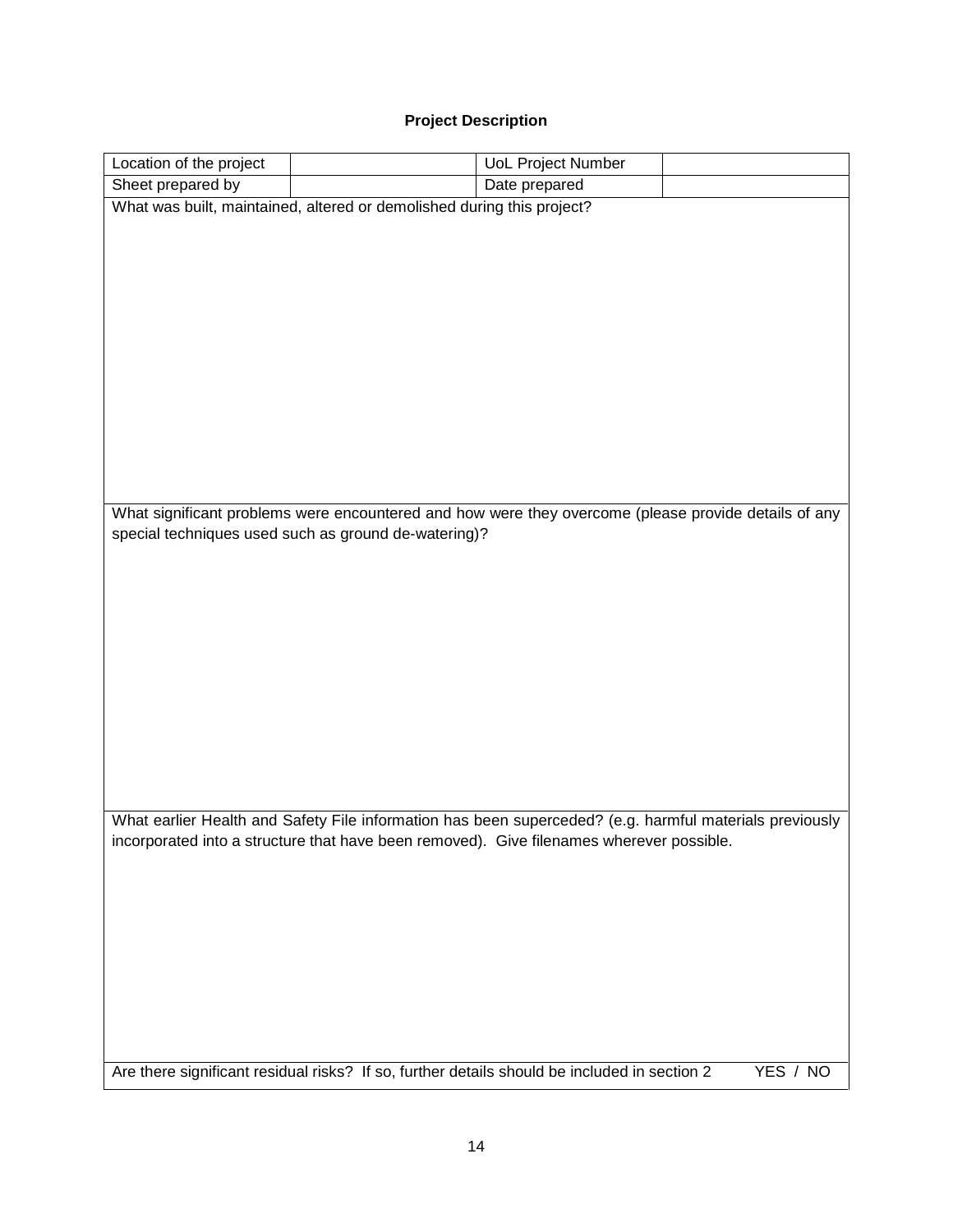# **Maintenance Schedule for** *[Location] [Descriptor] e.g. X Block Roof*

The purpose of this schedule is to identify general maintenance and cleaning activities which pose **significant or unusual** hazards. It shall be the duty of all designers working for UoL to complete this schedule for the distinct elements of the structure that they are responsible for. The PD shall review and ensure effective co-ordination between different maintenance schedules before submitting them to UoL Project Manager. The following examples should be deleted.

| Building element or     | Activity which could  | Nature of           | Frequency   | Proposed management strategy                  | Related documents        |
|-------------------------|-----------------------|---------------------|-------------|-----------------------------------------------|--------------------------|
| component               | pose a risk of harm   | hazard(s)           | of activity |                                               |                          |
| e.g. X block roof       | Access for inspection | Falls from height   | Quarterly   | Access scaffold to be positioned on hard      | Drawings XX1234 and      |
|                         | of vents etc.         |                     |             | standing shown on site plan XX1234.           | XX1235 (attached)        |
|                         |                       |                     |             | Eyebolts for tying in scaffold shown on       |                          |
|                         |                       |                     |             | elevation drawing XX1235                      |                          |
| e.g. fall arrest system | Inspection            | Failure of system   | Annual      | UoL to arrange annual inspections by          | Fall<br>arrest<br>system |
| on X Block Roof         |                       | leading to<br>falls |             | competent contractors. Note fall arrest       | operating manual (see    |
|                         |                       | from height         |             | system is positioned to enable contractors to | O&M manual)              |
|                         |                       |                     |             | clip on before leaving the scaffold.          |                          |
| e.g. Roof vents on X    | Inspection and, if    | Falls from height   | Quarterly   | Use of fall arrest system. UoL to ensure      | Fall<br>arrest<br>system |
| <b>Block Roof</b>       | required, maintenance |                     |             | contractors have relevant training.           | operating manual         |
| e.g. Air Con Unit on X  | Inspection and, if    | Falls from height   | Quarterly   | Use of fall arrest system. UoL to ensure      | Fall<br>arrest<br>system |
| <b>Block Roof</b>       | required, maintenance |                     |             | contractors have relevant training.           | operating manual         |
|                         |                       |                     |             |                                               |                          |
|                         |                       |                     |             |                                               |                          |
|                         |                       |                     |             |                                               |                          |
|                         |                       |                     |             |                                               |                          |
|                         |                       |                     |             |                                               |                          |
|                         |                       |                     |             |                                               |                          |
|                         |                       |                     |             |                                               |                          |
|                         |                       |                     |             |                                               |                          |
|                         |                       |                     |             |                                               |                          |
|                         |                       |                     |             |                                               |                          |

UoL Project Manager must ensure all maintenance schedules are Approved by the Maintenance Team Leader:

Name: Contract Contract Contract Contract Contract Contract Contract Contract Contract Contract Contract Contract Contract Contract Contract Contract Contract Contract Contract Contract Contract Contract Contract Contract